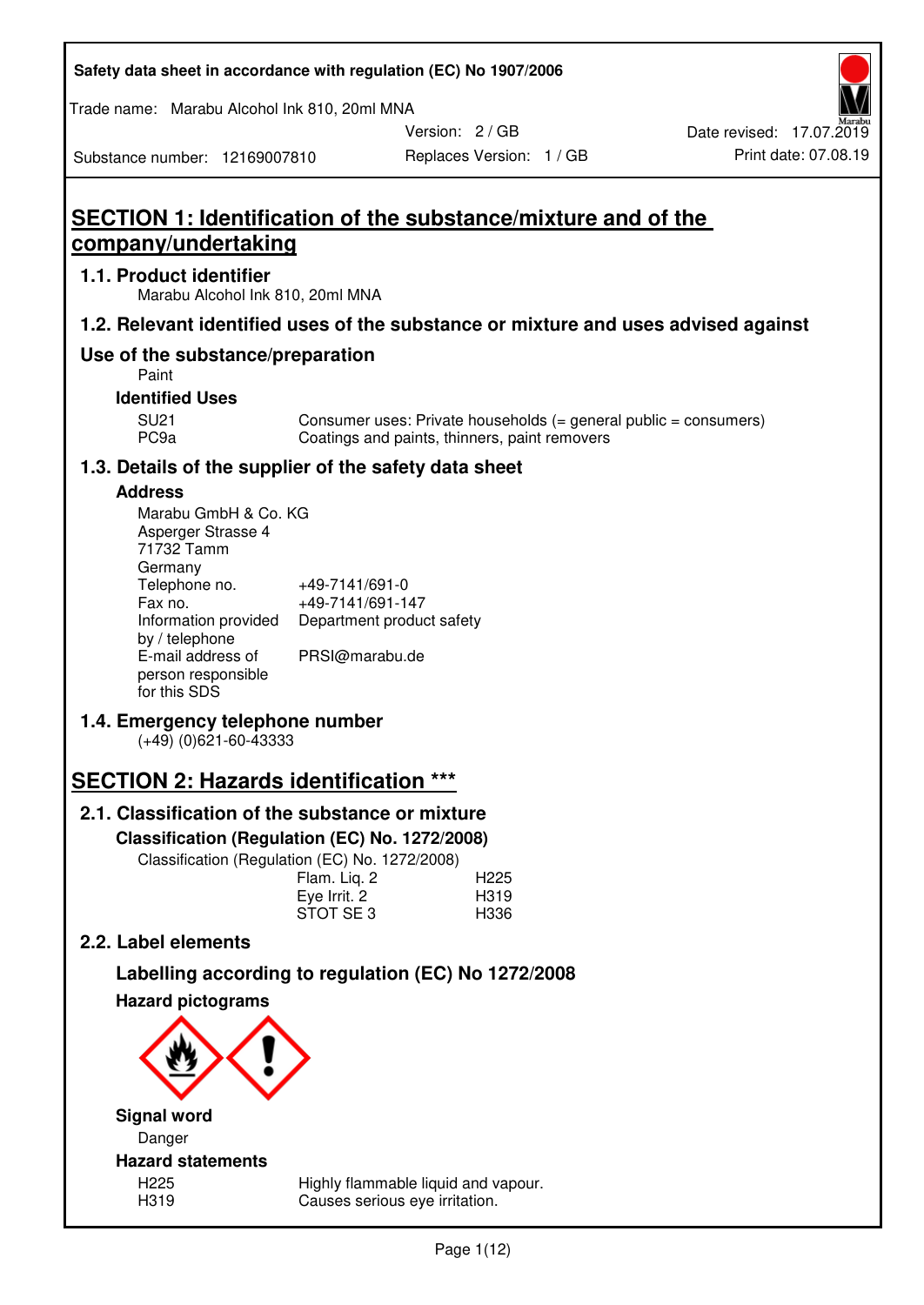| Safety data sheet in accordance with regulation (EC) No 1907/2006 |                                                      |               |                  |                          |                                                                                 |
|-------------------------------------------------------------------|------------------------------------------------------|---------------|------------------|--------------------------|---------------------------------------------------------------------------------|
| Trade name: Marabu Alcohol Ink 810, 20ml MNA                      |                                                      |               |                  |                          |                                                                                 |
|                                                                   |                                                      | Version: 2/GB |                  |                          | Date revised: 17.07.2019                                                        |
| Substance number: 12169007810                                     |                                                      |               |                  | Replaces Version: 1 / GB | Print date: 07.08.19                                                            |
| H336                                                              | May cause drowsiness or dizziness.                   |               |                  |                          |                                                                                 |
| Precautionary statements ***                                      |                                                      |               |                  |                          |                                                                                 |
| P <sub>101</sub>                                                  |                                                      |               |                  |                          | If medical advice is needed, have product container or label at hand.           |
| P <sub>102</sub>                                                  | Keep out of reach of children.                       |               |                  |                          |                                                                                 |
| P210                                                              |                                                      |               |                  |                          | Keep away from heat, hot surfaces, sparks, open flames and other ignition       |
|                                                                   | sources. No smoking.                                 |               |                  |                          |                                                                                 |
| P264.1                                                            | Wash hands thoroughly after handling.                |               |                  |                          |                                                                                 |
| P271                                                              | Use only outdoors or in a well-ventilated area.      |               |                  |                          |                                                                                 |
| P280                                                              |                                                      |               |                  |                          | Wear protective gloves/protective clothing/eye protection/face protection.      |
| P305+P351+P338                                                    | lenses, if present and easy to do. Continue rinsing. |               |                  |                          | IF IN EYES: Rinse cautiously with water for several minutes. Remove contact     |
| P405                                                              | Store locked up.                                     |               |                  |                          |                                                                                 |
| P501.9                                                            | Dispose of contents/container as problematic waste.  |               |                  |                          |                                                                                 |
|                                                                   |                                                      |               |                  |                          | Hazardous component(s) to be indicated on label (Regulation (EC) No. 1272/2008) |
| contains                                                          | Acetone; Propan-2-ol                                 |               |                  |                          |                                                                                 |
| <b>Supplemental information</b>                                   |                                                      |               |                  |                          |                                                                                 |
| <b>EUH066</b>                                                     |                                                      |               |                  |                          | Repeated exposure may cause skin dryness or cracking.                           |
| 2.3. Other hazards<br>No special hazards have to be mentioned.    |                                                      |               |                  |                          |                                                                                 |
| <b>SECTION 3: Composition/information on ingredients</b>          |                                                      |               |                  |                          |                                                                                 |
| 3.2. Mixtures                                                     |                                                      |               |                  |                          |                                                                                 |
| <b>Hazardous ingredients</b>                                      |                                                      |               |                  |                          |                                                                                 |
|                                                                   |                                                      |               |                  |                          |                                                                                 |
| Propan-2-ol                                                       |                                                      |               |                  |                          |                                                                                 |
| CAS No.                                                           | 67-63-0                                              |               |                  |                          |                                                                                 |
| EINECS no.                                                        | 200-661-7                                            |               |                  |                          |                                                                                 |
| Registration no.<br>Concentration                                 | 01-2119457558-25                                     | 50            |                  | 100                      | $\%$                                                                            |
|                                                                   | $>=$                                                 |               | $\,<\,$          |                          |                                                                                 |
| Classification (Regulation (EC) No. 1272/2008)                    |                                                      |               |                  |                          |                                                                                 |
|                                                                   | Flam. Liq. 2                                         |               | H <sub>225</sub> |                          |                                                                                 |
|                                                                   | Eye Irrit. 2                                         |               | H319             |                          |                                                                                 |
|                                                                   | STOT SE <sub>3</sub>                                 |               | H336             |                          |                                                                                 |
|                                                                   |                                                      |               |                  |                          |                                                                                 |
| <b>Acetone</b>                                                    |                                                      |               |                  |                          |                                                                                 |
| CAS No.                                                           | 67-64-1                                              |               |                  |                          |                                                                                 |
| EINECS no.                                                        | 200-662-2                                            |               |                  |                          |                                                                                 |
| Registration no.                                                  | 01-2119471330-49                                     |               |                  |                          |                                                                                 |
| Concentration                                                     | $>=$                                                 | 20            | $\prec$          | 25                       | $\%$                                                                            |
|                                                                   |                                                      |               |                  |                          |                                                                                 |
| Classification (Regulation (EC) No. 1272/2008)                    |                                                      |               |                  |                          |                                                                                 |
|                                                                   | Flam. Liq. 2                                         |               | H <sub>225</sub> |                          |                                                                                 |
|                                                                   | Eye Irrit. 2                                         |               | H319             |                          |                                                                                 |
|                                                                   | STOT SE3                                             |               | H336             |                          |                                                                                 |
|                                                                   |                                                      |               |                  |                          |                                                                                 |
| 2-(Propyloxy) ethanol                                             |                                                      |               |                  |                          |                                                                                 |
| CAS No.                                                           | 2807-30-9                                            |               |                  |                          |                                                                                 |
| EINECS no.<br>Concentration                                       | 220-548-6                                            |               |                  | 10                       | $\%$                                                                            |
|                                                                   | $>=$                                                 | $\mathbf{1}$  | $\prec$          |                          |                                                                                 |
| Classification (Regulation (EC) No. 1272/2008)                    |                                                      |               |                  |                          |                                                                                 |
|                                                                   | Acute Tox. 4                                         |               | H312             |                          |                                                                                 |
|                                                                   | Eye Irrit. 2                                         |               | H319             |                          |                                                                                 |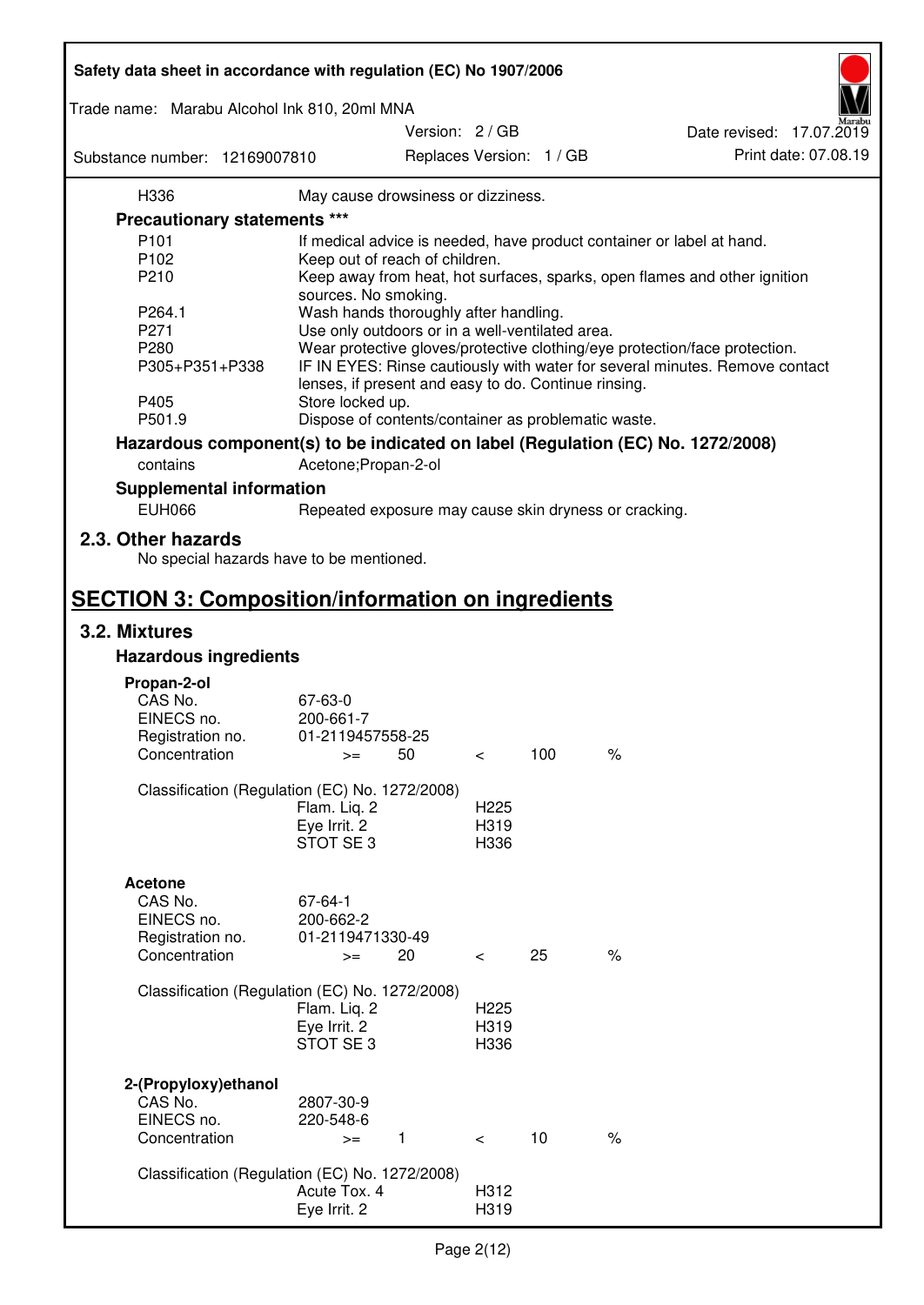Trade name: Marabu Alcohol Ink 810, 20ml MNA



Substance number: 12169007810

Replaces Version: 1 / GB Print date: 07.08.19

# **SECTION 4: First aid measures**

## **4.1. Description of first aid measures**

#### **General information**

In all cases of doubt, or when symptoms persist, seek medical attention. Never give anything by mouth to an unconscious person. If unconscious place in recovery position and seek medical advice.

#### **After inhalation**

Remove to fresh air, keep patient warm and at rest. If breathing is irregular or stopped, administer artificial respiration.

#### **After skin contact**

Remove contaminated clothing. Wash skin thoroughly with soap and water or use recognised skin cleanser. Do NOT use solvents or thinners.

#### **After eye contact**

Remove contact lenses, irrigate copiously with clean, fresh water, holding the eyelids apart for at least 10 minutes and seek immediate medical advice.

#### **After ingestion**

If accidentally swallowed rinse the mouth with plenty of water (only if the person is conscious) and obtain immediate medical attention. Keep at rest. Do NOT induce vomiting.

#### **4.2. Most important symptoms and effects, both acute and delayed**  Until now no symptoms known so far.

## **4.3. Indication of any immediate medical attention and special treatment needed**

#### **Hints for the physician / treatment**

Treat symptomatically

## **SECTION 5: Firefighting measures**

#### **5.1. Extinguishing media**

#### **Suitable extinguishing media**

Recommended: alcohol resistant foam, CO2, powders, water spray/mist, Not be used for safety reasons: water jet

#### **5.2. Special hazards arising from the substance or mixture**

In the event of fire the following can be released: Carbon monoxide (CO); Carbon dioxide (CO2); dense black smoke

## **5.3. Advice for firefighters**

#### **Special protective equipment for fire-fighting**

Cool closed containers exposed to fire with water. Do not allow run-off from fire fighting to enter drains or water courses.

## **SECTION 6: Accidental release measures**

#### **6.1. Personal precautions, protective equipment and emergency procedures**

Exclude sources of ignition and ventilate the area. Avoid breathing vapours. Refer to protective measures listed in Sections 7 and 8.

#### **6.2. Environmental precautions**

Do not allow to enter drains or waterways. If the product contaminates lakes, rivers or sewage, inform appropriate authorities in accordance with local regulations.

## **6.3. Methods and material for containment and cleaning up**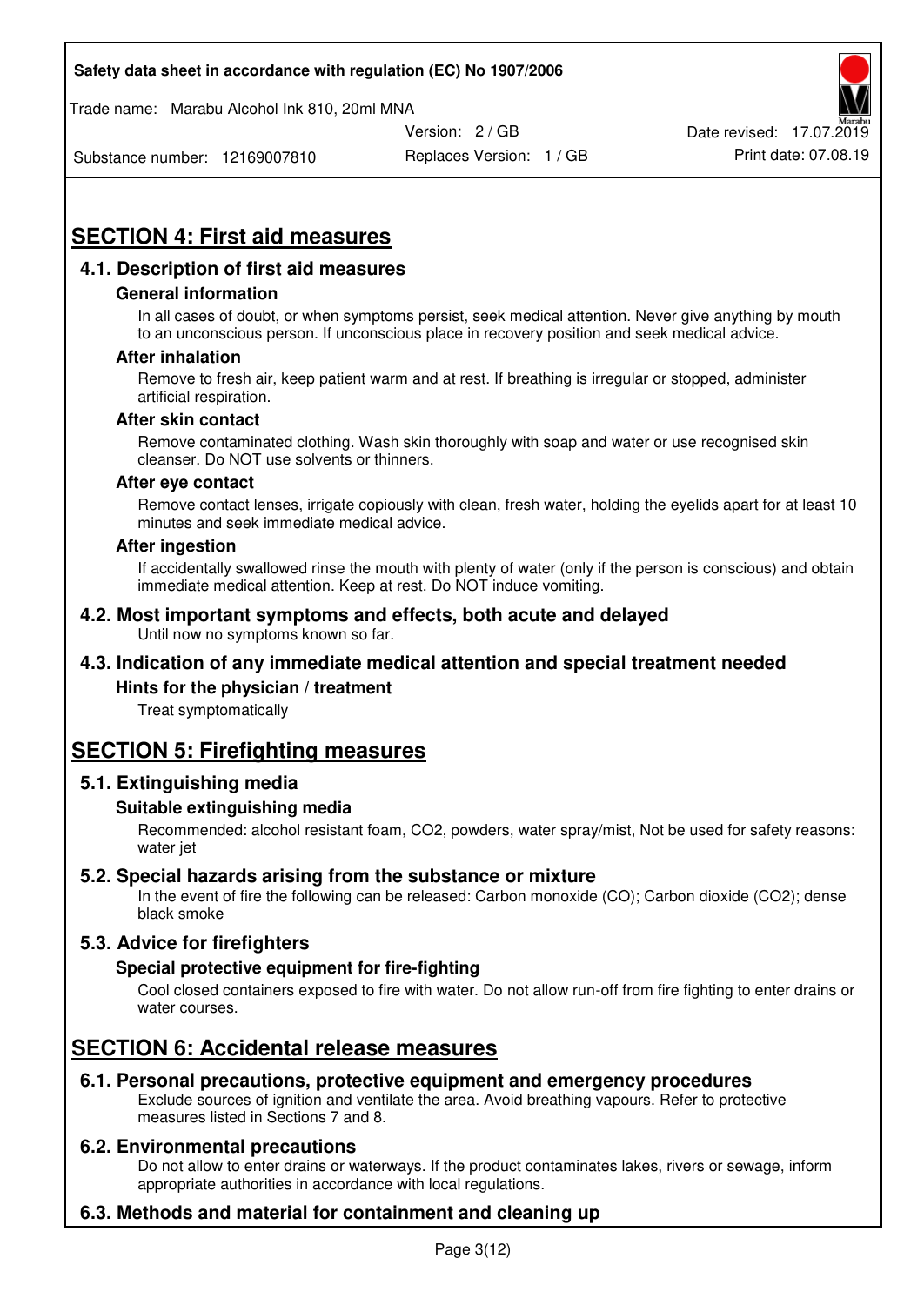Trade name: Marabu Alcohol Ink 810, 20ml MNA

Version: 2 / GB

Replaces Version: 1 / GB Print date: 07.08.19 Date revised: 17.07.2019

Substance number: 12169007810

Contain and collect spillage with non-combustible absorbent materials, e.g. sand, earth, vermiculite,

diatomaceous earth and place in container for disposal according to local regulations (see section 13). Clean preferably with a detergent - avoid use of solvents.

## **6.4. Reference to other sections**

Information regarding Safe handling, see Section 7. Information regarding personal protective measures, see Section 8. Information regarding waste disposal, see Section 13.

# **SECTION 7: Handling and storage**

## **7.1. Precautions for safe handling**

#### **Advice on safe handling**

Prevent the creation of flammable or explosive concentrations of vapour in air and avoid vapour concentration higher than the occupational exposure limits. In addition, the product should only be used in areas from which all naked lights and other sources of ignition have been excluded. Electrical equipment should be protected to the appropriate standard. Mixture may charge electrostatically: always use earthing leads when transferring from one container to another. Operators should wear anti-static footwear and clothing and floors should be of the conducting type. Isolate from sources of heat, sparks and open flame. No sparking tools should be used. Avoid skin and eye contact. Avoid the inhalation of particulates and spray mist arising from the application of this mixture. Smoking, eating and drinking shall be prohibited in application area. For personal protection see Section 8. Never use pressure to empty: container is not a pressure vessel. Always keep in containers of same material as the original one. Comply with the health and safety at work laws. Do not allow to enter drains or water courses.

#### **Advice on protection against fire and explosion**

Vapours are heavier than air and may spread along floors. Vapours may form explosive mixtures with air.

#### **Classification of fires / temperature class / Ignition group / Dust explosion class**

Classification of fires B (Combustible liquid substances)<br>Temperature class T2 Temperature class

## **7.2. Conditions for safe storage, including any incompatibilities**

#### **Requirements for storage rooms and vessels**

Electrical installations/working materials must comply with the local applied technological safety standards. Storage rooms in which filling operations take place must have a conducting floor. Store in accordance with national regulation

#### **Hints on storage assembly**

Store away from oxidising agents, from strongly alkaline and strongly acid materials.

#### **Further information on storage conditions**

Observe label precautions. Store between 15 and 30 °C in a dry, well ventilated place away from sources of heat and direct sunlight. Keep container tightly closed. Keep away from sources of ignition. No smoking. Prevent unauthorised access. Containers which are opened must be carefully resealed and kept upright to prevent leakage.

## **7.3. Specific end use(s)**

Paint

# **SECTION 8: Exposure controls/personal protection**

## **8.1. Control parameters**

## **Exposure limit values**

**Acetone** 

| - - - - - - - - |             |                   |     |        |
|-----------------|-------------|-------------------|-----|--------|
| List            | <b>EH40</b> |                   |     |        |
| Type            | WEL         |                   |     |        |
| Value           | 1210        | ma/m <sup>3</sup> | 500 | ppm(V) |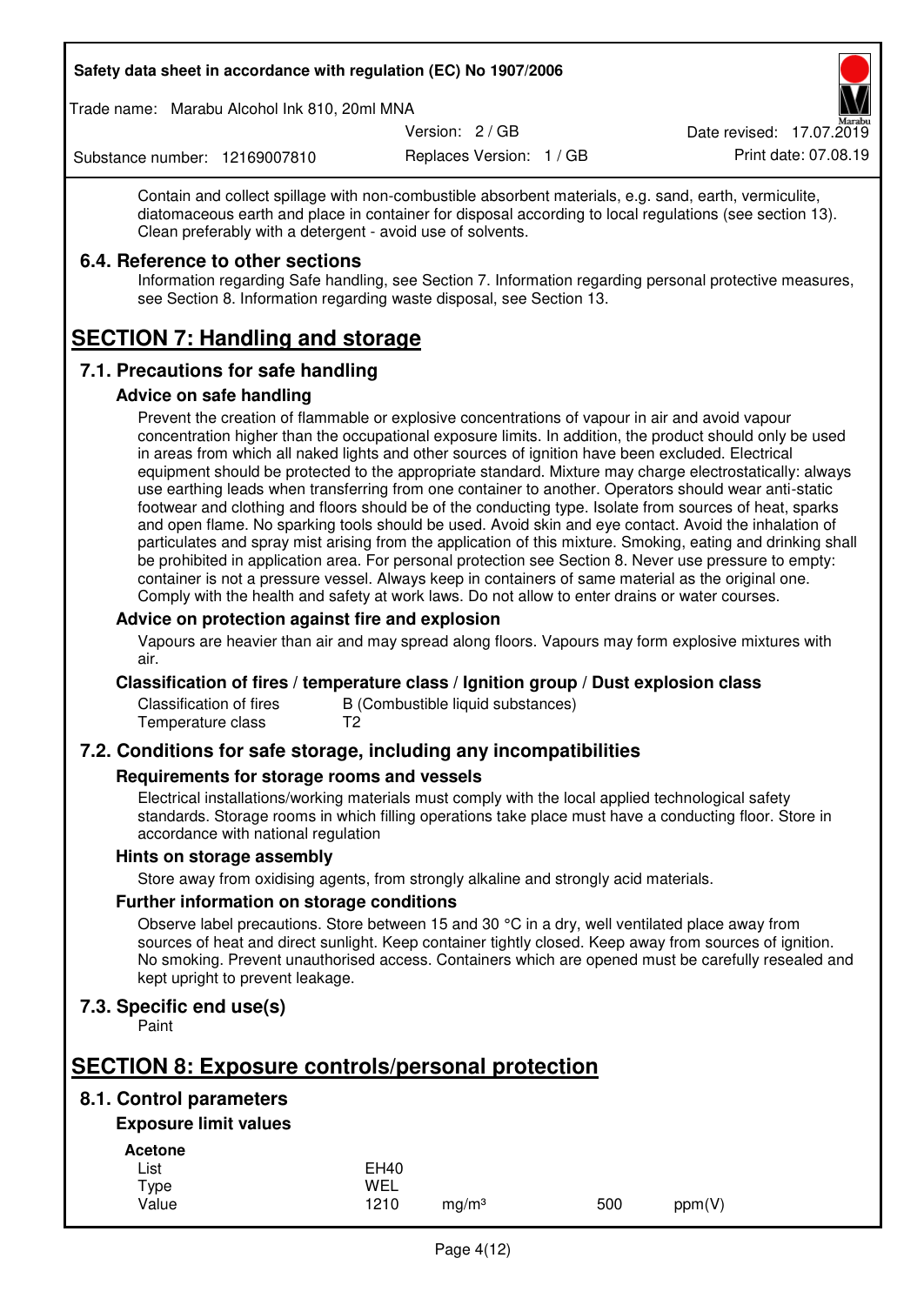| Safety data sheet in accordance with regulation (EC) No 1907/2006 |                          |                                |      |                   |                          |
|-------------------------------------------------------------------|--------------------------|--------------------------------|------|-------------------|--------------------------|
| Trade name: Marabu Alcohol Ink 810, 20ml MNA                      |                          |                                |      |                   |                          |
|                                                                   |                          | Version: 2/GB                  |      |                   | Date revised: 17.07.2019 |
| Substance number: 12169007810                                     |                          | Replaces Version: 1 / GB       |      |                   | Print date: 07.08.19     |
| Short term exposure limit<br><b>Status: 2011</b>                  | 3620                     | mg/m <sup>3</sup>              | 1500 | ppm(V)            |                          |
| Propan-2-ol                                                       |                          |                                |      |                   |                          |
| List                                                              | EH40                     |                                |      |                   |                          |
| <b>Type</b><br>Value                                              | <b>WEL</b><br>999        | mg/m <sup>3</sup>              | 400  | ppm(V)            |                          |
| Short term exposure limit<br><b>Status: 2011</b>                  | 1250                     | mg/m <sup>3</sup>              | 500  | ppm(V)            |                          |
| <b>Derived No/Minimal Effect Levels (DNEL/DMEL)</b>               |                          |                                |      |                   |                          |
| <b>Acetone</b>                                                    |                          |                                |      |                   |                          |
| Type of value<br>Reference group<br>Duration of exposure          | Worker<br>Long term      | Derived No Effect Level (DNEL) |      |                   |                          |
| Route of exposure                                                 | dermal                   |                                |      |                   |                          |
| Concentration                                                     |                          | 186                            |      | mg/kg/d           |                          |
| Type of value<br>Reference group                                  | Worker                   | Derived No Effect Level (DNEL) |      |                   |                          |
| Duration of exposure<br>Route of exposure                         | Short term<br>inhalative |                                |      |                   |                          |
| Concentration                                                     |                          | 2420                           |      | mg/m <sup>3</sup> |                          |
| Type of value<br>Reference group                                  | Worker                   | Derived No Effect Level (DNEL) |      |                   |                          |
| Duration of exposure                                              | Long term                |                                |      |                   |                          |
| Route of exposure                                                 | inhalative               |                                |      |                   |                          |
| Concentration                                                     |                          | 1210                           |      | mg/m <sup>3</sup> |                          |
| Type of value                                                     |                          | Derived No Effect Level (DNEL) |      |                   |                          |
| Reference group                                                   | Consumer                 |                                |      |                   |                          |
| Duration of exposure                                              | Long term                |                                |      |                   |                          |
| Route of exposure<br>Concentration                                | oral                     | 62                             |      | mg/kg/d           |                          |
| Type of value                                                     |                          | Derived No Effect Level (DNEL) |      |                   |                          |
| Reference group                                                   | Consumer                 |                                |      |                   |                          |
| Duration of exposure                                              | Long term                |                                |      |                   |                          |
| Concentration                                                     |                          | 62                             |      | mg/kg/d           |                          |
| Type of value                                                     |                          | Derived No Effect Level (DNEL) |      |                   |                          |
| Reference group                                                   | Consumer                 |                                |      |                   |                          |
| Duration of exposure                                              | Long term                |                                |      |                   |                          |
| Route of exposure<br>Concentration                                | inhalative               | 200                            |      | mg/m <sup>3</sup> |                          |
|                                                                   |                          |                                |      |                   |                          |
| Propan-2-ol                                                       |                          |                                |      |                   |                          |
| Type of value                                                     |                          | Derived No Effect Level (DNEL) |      |                   |                          |
| Reference group<br>Duration of exposure                           | Worker<br>Long term      |                                |      |                   |                          |
| Route of exposure                                                 | inhalative               |                                |      |                   |                          |
| Mode of action                                                    |                          | Systemic effects               |      |                   |                          |
| Concentration                                                     |                          | 500                            |      | mg/m <sup>3</sup> |                          |
| Type of value                                                     |                          | Derived No Effect Level (DNEL) |      |                   |                          |
| Reference group                                                   | Worker                   |                                |      |                   |                          |
| Duration of exposure                                              | Long term                |                                |      |                   |                          |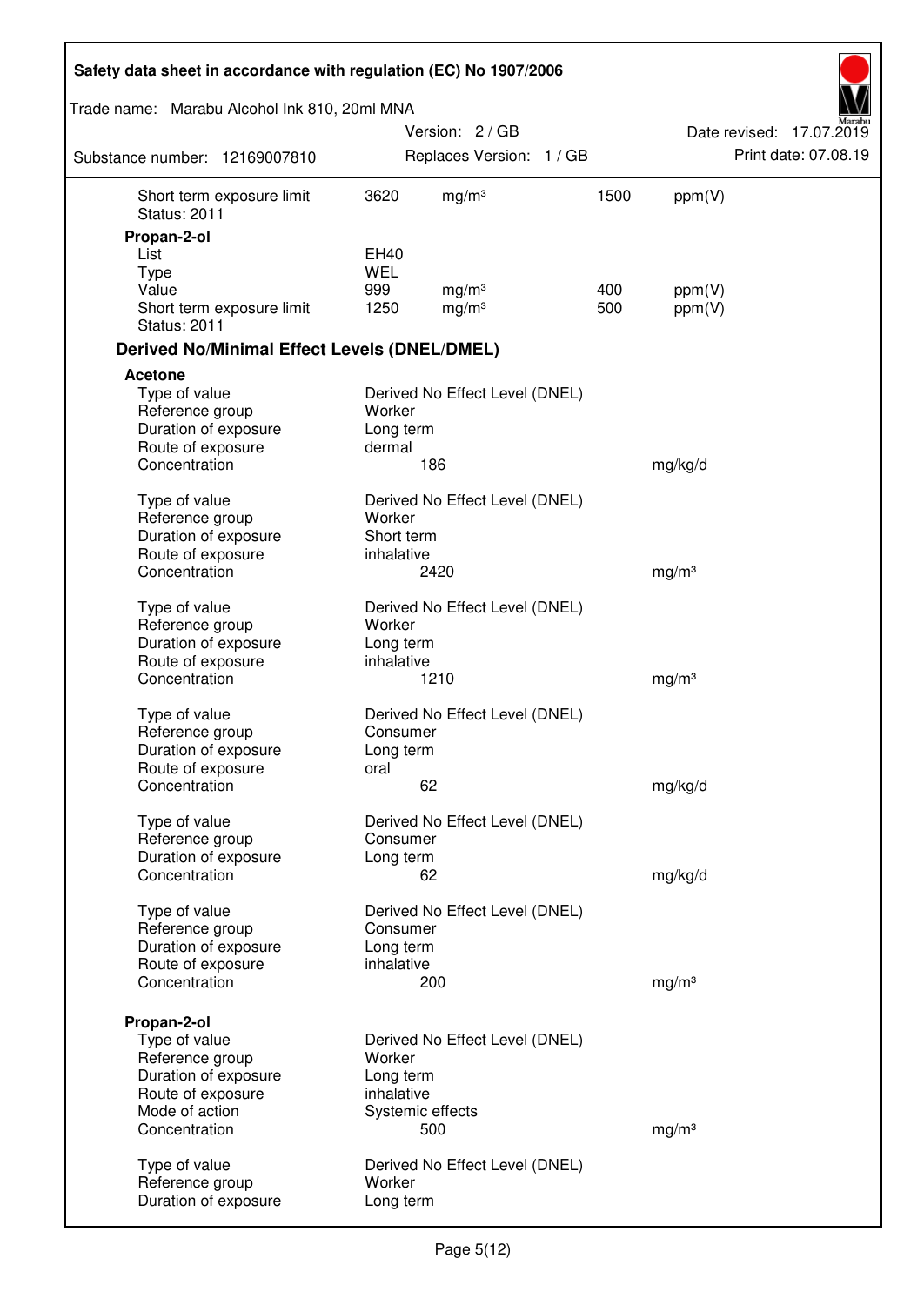Trade name: Marabu Alcohol Ink 810, 20ml MNA

Substance number: 12169007810

Version: 2 / GB Replaces Version: 1 / GB Print date: 07.08.19

Date revised: 17.07.2019

| Route of exposure                               | dermal                         |                   |
|-------------------------------------------------|--------------------------------|-------------------|
| Mode of action                                  | Systemic effects               |                   |
| Concentration                                   | 888                            | mg/kg/d           |
|                                                 |                                |                   |
| Type of value                                   | Derived No Effect Level (DNEL) |                   |
| Reference group                                 | General Population             |                   |
| Duration of exposure                            | Long term                      |                   |
| Route of exposure                               | inhalative                     |                   |
| Mode of action                                  | Systemic effects               |                   |
| Concentration                                   | 89                             | mg/m <sup>3</sup> |
| Type of value                                   | Derived No Effect Level (DNEL) |                   |
| Reference group                                 | General Population             |                   |
| Duration of exposure                            | Long term                      |                   |
| Route of exposure                               | dermal                         |                   |
| Mode of action                                  | Systemic effects               |                   |
| Concentration                                   | 319                            | mg/kg/d           |
|                                                 |                                |                   |
| Type of value                                   | Derived No Effect Level (DNEL) |                   |
| Reference group                                 | <b>General Population</b>      |                   |
| Duration of exposure                            | Long term                      |                   |
| Route of exposure                               | oral                           |                   |
| Mode of action                                  | Systemic effects               |                   |
| Concentration                                   | 26                             | mg/kg/d           |
| <b>Predicted No Effect Concentration (PNEC)</b> |                                |                   |
| <b>Acetone</b>                                  |                                |                   |
| Type of value                                   | <b>PNEC</b>                    |                   |
| <b>Type</b>                                     | Freshwater                     |                   |
| Concentration                                   | 10,6                           | mg/l              |
|                                                 | <b>PNEC</b>                    |                   |
| Type of value<br><b>Type</b>                    | Saltwater                      |                   |
| Concentration                                   | 1,06                           | mg/l              |
|                                                 |                                |                   |
| Type of value                                   | <b>PNEC</b>                    |                   |
| Type                                            | Water (intermittent release)   |                   |
| Concentration                                   | 21                             | mg/l              |
|                                                 | <b>PNEC</b>                    |                   |
| Type of value                                   | Freshwater sediment            |                   |
| <b>Type</b><br>Concentration                    | 30,4                           | mg/kg             |
|                                                 |                                |                   |
| Type of value                                   | <b>PNEC</b>                    |                   |
| Type                                            | Marine sediment                |                   |
| Concentration                                   | 3,04                           | mg/kg             |
| Type of value                                   | <b>PNEC</b>                    |                   |
| <b>Type</b>                                     | Soil                           |                   |
| Concentration                                   | 29,5                           | mg/kg             |
|                                                 |                                |                   |
| Type of value                                   | <b>PNEC</b>                    |                   |
| Type                                            | Sewage treatment plant (STP)   |                   |
| Concentration                                   | 100                            | mg/l              |
| Propan-2-ol                                     |                                |                   |
| Type of value                                   | <b>PNEC</b>                    |                   |
|                                                 |                                |                   |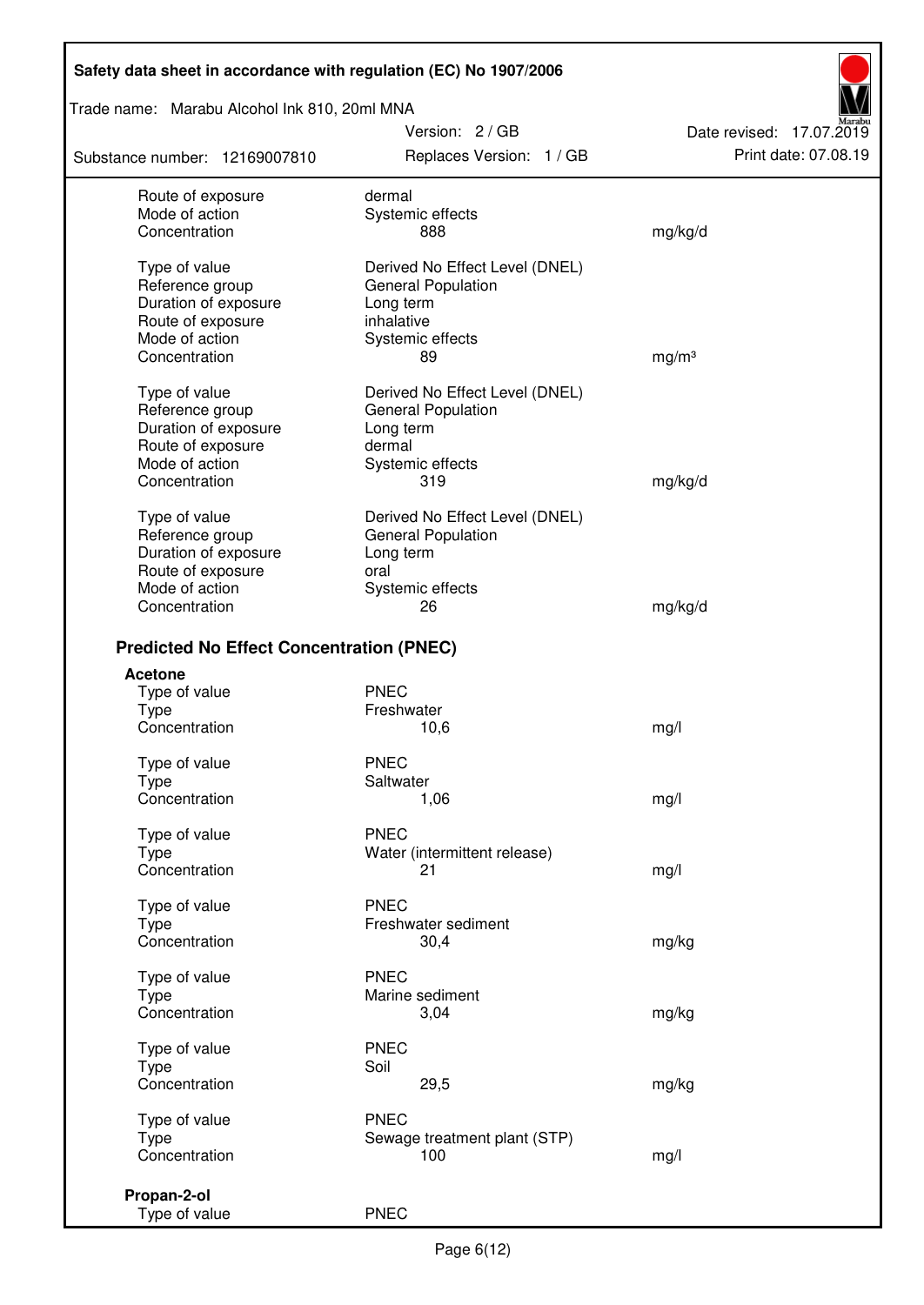#### Trade name: Marabu Alcohol Ink 810, 20ml MNA

| Substance number: 12169007810          | Replaces Version: 1 / GB                            | Print date: 07.08.19 |
|----------------------------------------|-----------------------------------------------------|----------------------|
| Type<br>Concentration                  | Freshwater<br>140,9                                 | mg/l                 |
| Type of value<br>Type<br>Concentration | <b>PNEC</b><br>Saltwater<br>140,9                   | mg/l                 |
| Type of value<br>Type<br>Concentration | <b>PNEC</b><br>Sewage treatment plant (STP)<br>2251 | mg/l                 |
| Type of value<br>Type<br>Concentration | <b>PNEC</b><br>Freshwater sediment<br>552           | mg/kg                |
| Type of value<br>Type<br>Concentration | <b>PNEC</b><br>Marine sediment<br>552               | mg/kg                |
| Type of value<br>Type<br>Concentration | <b>PNEC</b><br>Soil<br>28                           | mg/kg                |

Version: 2 / GB

Date revised: 17.07.2019

## **8.2. Exposure controls**

#### **Exposure controls**

Provide adequate ventilation. Where reasonably practicable this should be achieved by the use of local exhaust ventilation and good general extraction. If these are not sufficient to maintain concentrations of particulates and solvent vapour below the OEL, suitable respiratory protection must be worn.

#### **Respiratory protection**

If workers are exposed to concentrations above the exposure limit they must use appropriate, certified respirators. Full mask, filter A

#### **Hand protection**

There is no one glove material or combination of materials that will give unlimited resistance to any individual or combination of chemicals.

For prolonged or repeated handling nitrile rubber gloves with textile undergloves are required.<br>Material thickness  $\geq 0.5$  mm

- Material thickness  $\begin{array}{ccc} 0.5 \\ -8.5 \end{array}$  Material thickness  $\begin{array}{ccc} 0.5 \\ -8.5 \end{array}$
- Breakthrough time < 30 min

The breakthrough time must be greater than the end use time of the product.

The instructions and information provided by the glove manufacturer on use, storage, maintenance and replacement must be followed.

Gloves should be replaced regularly and if there is any sign of damage to the glove material.

Always ensure that gloves are free from defects and that they are stored and used correctly.

The performance or effectiveness of the glove may be reduced by physical/ chemical damage and poor maintenance.

Barrier creams may help to protect the exposed areas of the skin, they should however not be applied once exposure has occurred.

#### **Eye protection**

Use safety eyewear designed to protect against splash of liquids.

#### **Body protection**

Cotton or cotton/synthetic overalls or coveralls are normally suitable.

# **SECTION 9: Physical and chemical properties**

**9.1. Information on basic physical and chemical properties**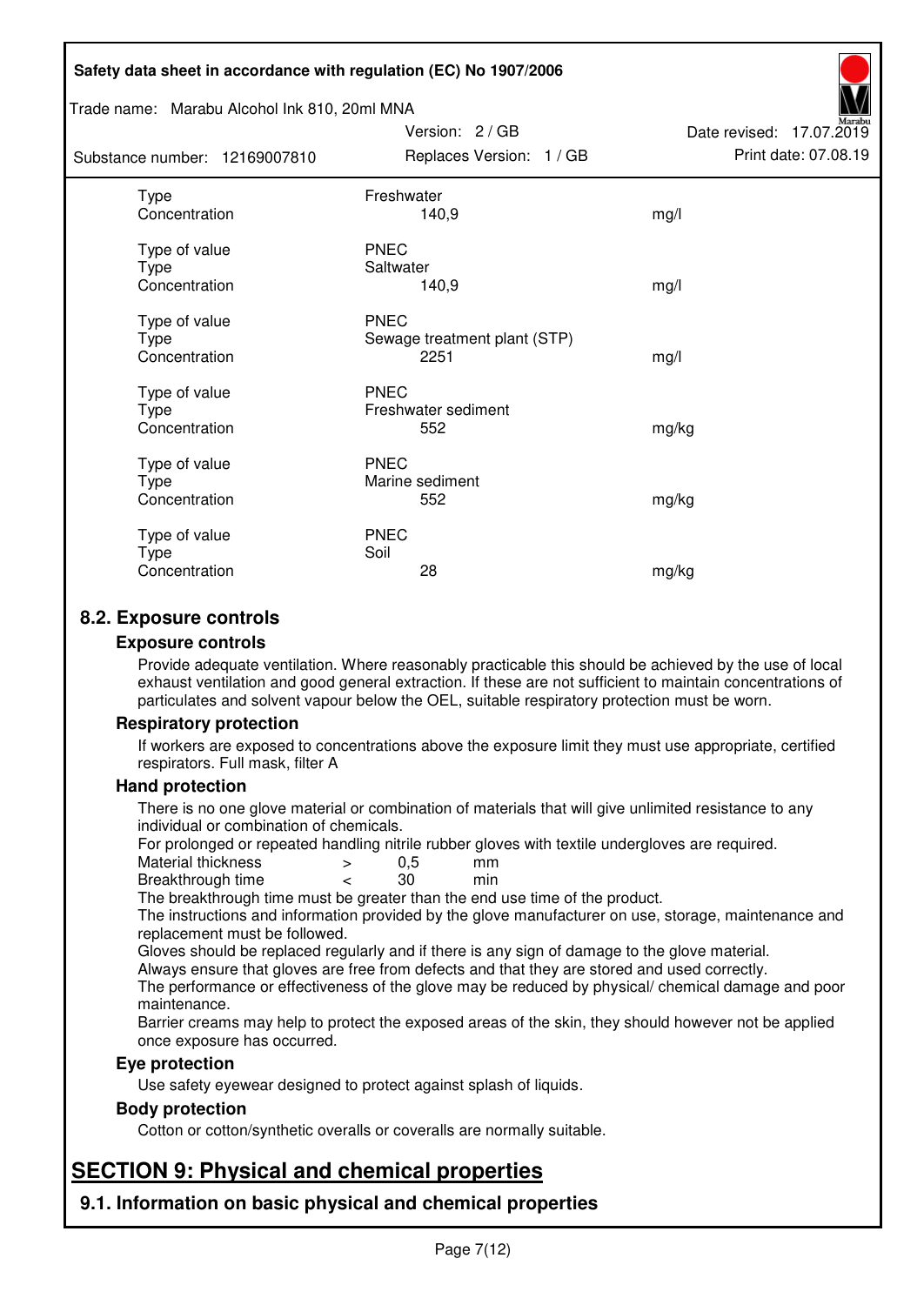| Trade name: Marabu Alcohol Ink 810, 20ml MNA<br>Substance number: 12169007810 | Version: 2 / GB<br>Replaces Version: 1 / GB |     |             | Date revised: 17.07.2019<br>Print date: 07.08.19 |
|-------------------------------------------------------------------------------|---------------------------------------------|-----|-------------|--------------------------------------------------|
| <b>Form</b>                                                                   | liquid                                      |     |             |                                                  |
| <b>Colour</b>                                                                 | coloured                                    |     |             |                                                  |
| <b>Odour</b>                                                                  | solvent-like                                |     |             |                                                  |
| <b>Odour threshold</b>                                                        |                                             |     |             |                                                  |
| Remarks                                                                       | No data available                           |     |             |                                                  |
| pH value                                                                      |                                             |     |             |                                                  |
| Remarks                                                                       | Not applicable                              |     |             |                                                  |
| <b>Melting point</b>                                                          |                                             |     |             |                                                  |
| Remarks                                                                       | not determined                              |     |             |                                                  |
| <b>Freezing point</b>                                                         |                                             |     |             |                                                  |
| Remarks                                                                       | not determined                              |     |             |                                                  |
| Initial boiling point and boiling range                                       |                                             |     |             |                                                  |
| Value                                                                         | 82<br>appr.                                 |     | °C          |                                                  |
| <b>Flash point</b>                                                            |                                             |     |             |                                                  |
| Value                                                                         | 20                                          |     | °C          |                                                  |
| Evaporation rate (ether $= 1$ ) :                                             |                                             |     |             |                                                  |
| Remarks                                                                       | not determined                              |     |             |                                                  |
| <b>Flammability (solid, gas)</b><br>Not applicable                            |                                             |     |             |                                                  |
| Upper/lower flammability or explosive limits                                  |                                             |     |             |                                                  |
| Lower explosion limit                                                         | $\overline{c}$<br>appr.                     |     | $%$ (V)     |                                                  |
| Upper explosion limit<br>Source                                               | 13<br>appr.<br>Literature value             |     | $%$ (V)     |                                                  |
|                                                                               |                                             |     |             |                                                  |
| Vapour pressure<br>Value                                                      | 45                                          |     | hPa         |                                                  |
|                                                                               | appr.                                       |     |             |                                                  |
| <b>Vapour density</b><br>Remarks                                              | not determined                              |     |             |                                                  |
| <b>Density</b>                                                                |                                             |     |             |                                                  |
| Remarks                                                                       | not determined                              |     |             |                                                  |
| Solubility in water                                                           |                                             |     |             |                                                  |
| Remarks                                                                       | partially miscible                          |     |             |                                                  |
| Partition coefficient: n-octanol/water                                        |                                             |     |             |                                                  |
| Remarks                                                                       | Not applicable                              |     |             |                                                  |
| Ignition temperature                                                          |                                             |     |             |                                                  |
| Value                                                                         | 425<br>appr.                                |     | $^{\circ}C$ |                                                  |
| Source                                                                        | Literature value                            |     |             |                                                  |
| <b>Viscosity</b>                                                              |                                             |     |             |                                                  |
| Value                                                                         | 150<br>to                                   | 250 | mPa.s       |                                                  |
| <b>Efflux time</b>                                                            |                                             |     |             |                                                  |
| Value                                                                         | 12<br>$\prec$                               |     | s           |                                                  |
| Temperature                                                                   | 20<br>$^{\circ}$ C                          |     |             |                                                  |
| Method                                                                        | DIN 53211 4 mm                              |     |             |                                                  |
| <b>Explosive properties</b>                                                   |                                             |     |             |                                                  |
| evaluation                                                                    | no                                          |     |             |                                                  |
| <b>Oxidising properties</b><br>evaluation                                     | None known                                  |     |             |                                                  |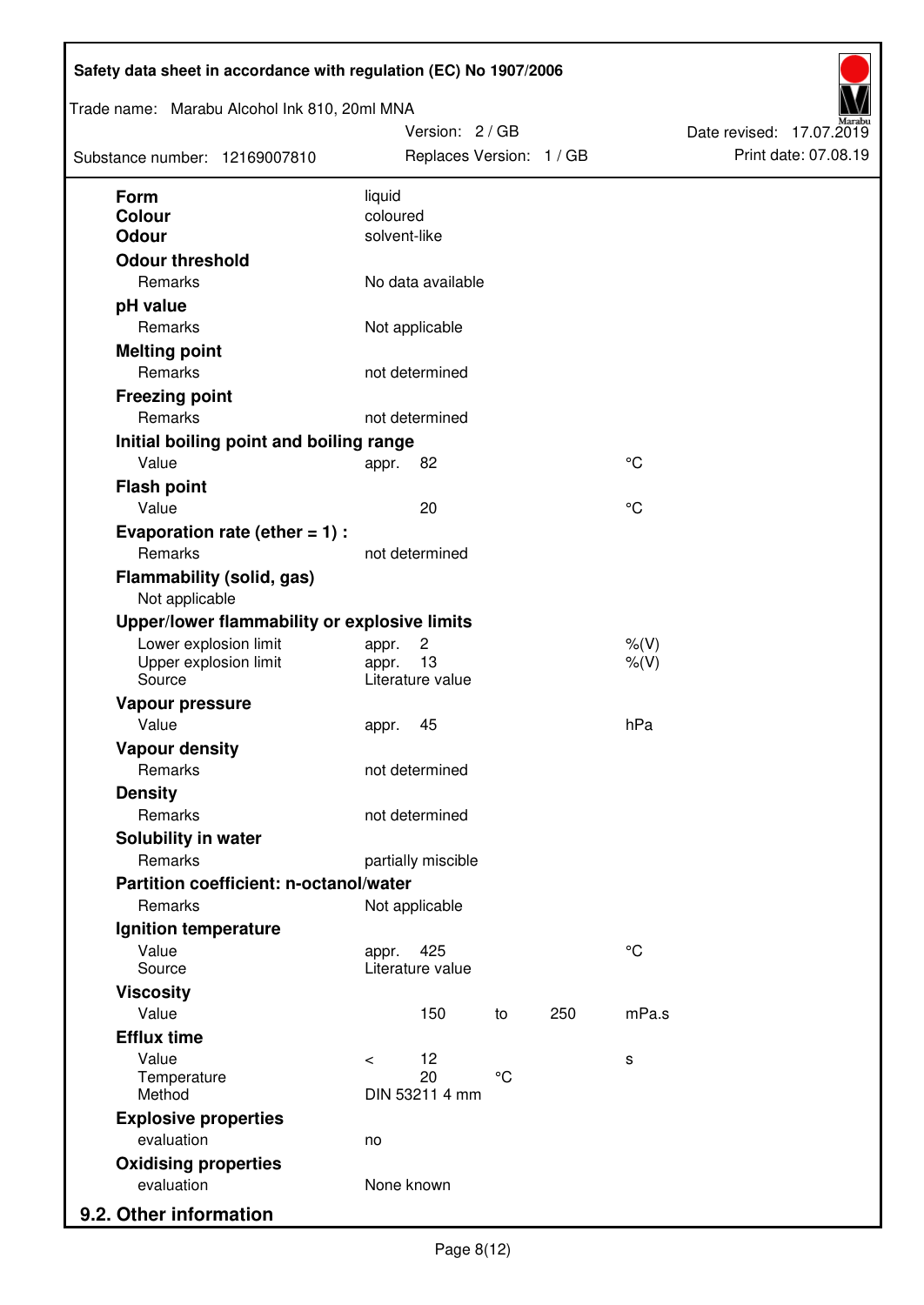Trade name: Marabu Alcohol Ink 810, 20ml MNA

Version: 2 / GB

Replaces Version: 1 / GB Print date: 07.08.19 Date revised: 17.07.2019

Substance number: 12169007810

## **Other information**

The physical specifications are approximate values and refer to the used safety relevant component(s).

# **SECTION 10: Stability and reactivity**

## **10.1. Reactivity**

No hazardous reactions when stored and handled according to prescribed instructions.

## **10.2. Chemical stability**

Stable under recommended storage and handling conditions (see section 7).

## **10.3. Possibility of hazardous reactions**

Keep away from oxidising agents, strongly alkaline and strongly acid materials in order to avoid exothermic reactions.

#### **10.4. Conditions to avoid**

When exposed to high temperatures may produce hazardous decomposition products.

## **10.5. Incompatible materials**

No hazardous reactions when stored and handled according to prescribed instructions.

## **10.6. Hazardous decomposition products**

See chapter 5.2 (Firefighting measures - Special hazards arising from the substance or mixture).

## **SECTION 11: Toxicological information**

## **11.1. Information on toxicological effects**

| <b>Acute oral toxicity</b>                |                                                                   |       |  |  |
|-------------------------------------------|-------------------------------------------------------------------|-------|--|--|
| Remarks                                   | Based on available data, the classification criteria are not met. |       |  |  |
| <b>Acute oral toxicity (Components)</b>   |                                                                   |       |  |  |
| <b>Acetone</b>                            |                                                                   |       |  |  |
| <b>Species</b>                            | rat                                                               |       |  |  |
| LD50                                      | 5800                                                              | mg/kg |  |  |
| <b>Acute dermal toxicity (Components)</b> |                                                                   |       |  |  |
| Acetone                                   |                                                                   |       |  |  |
| Species                                   | rabbit                                                            |       |  |  |
| LD50                                      | 20000                                                             | mg/kg |  |  |
| <b>Acute inhalational toxicity</b>        |                                                                   |       |  |  |
| <b>Remarks</b>                            | Based on available data, the classification criteria are not met. |       |  |  |
| <b>Skin corrosion/irritation</b>          |                                                                   |       |  |  |
| Remarks                                   | Based on available data, the classification criteria are not met. |       |  |  |
| Serious eye damage/irritation             |                                                                   |       |  |  |
| evaluation                                | irritant                                                          |       |  |  |
| <b>Remarks</b>                            | The classification criteria are met.                              |       |  |  |
| <b>Sensitization</b>                      |                                                                   |       |  |  |
| Remarks                                   | Based on available data, the classification criteria are not met. |       |  |  |
| <b>Mutagenicity</b>                       |                                                                   |       |  |  |
| <b>Remarks</b>                            | Based on available data, the classification criteria are not met. |       |  |  |
| <b>Reproductive toxicity</b>              |                                                                   |       |  |  |
| Remarks                                   | Based on available data, the classification criteria are not met. |       |  |  |
| Carcinogenicity                           |                                                                   |       |  |  |
| Remarks                                   | Based on available data, the classification criteria are not met. |       |  |  |
|                                           |                                                                   |       |  |  |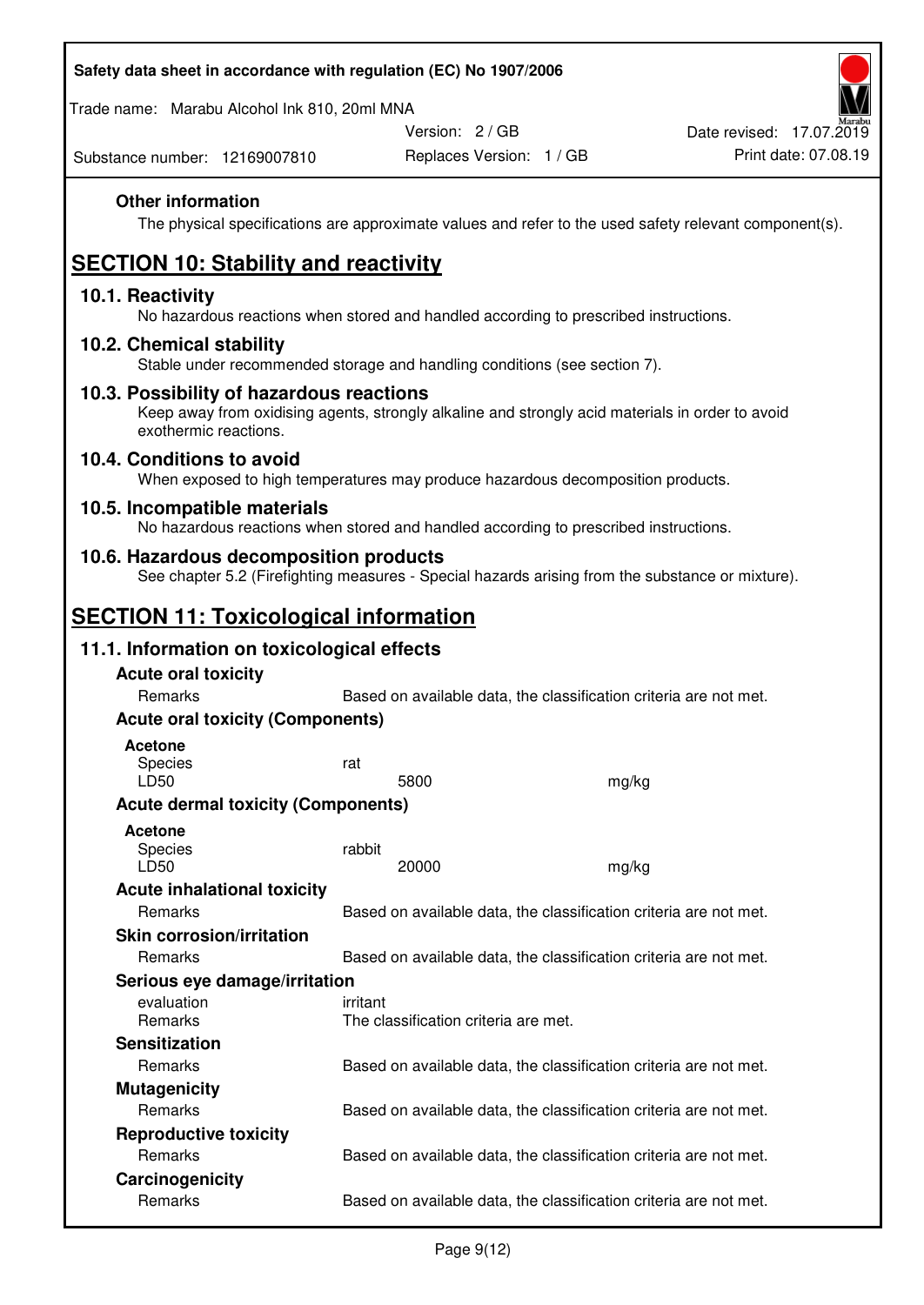Trade name: Marabu Alcohol Ink 810, 20ml MNA

Version: 2 / GB

Substance number: 12169007810

Replaces Version: 1 / GB Print date: 07.08.19 Date revised: 17.07.2019

## **Specific Target Organ Toxicity (STOT)**

| Single exposure<br><b>Remarks</b><br>evaluation | The classification criteria are met.<br>May cause drowsiness or dizziness. |
|-------------------------------------------------|----------------------------------------------------------------------------|
| <b>Repeated exposure</b><br><b>Remarks</b>      | Based on available data, the classification criteria are not met.          |

#### **Aspiration hazard**

Based on available data, the classification criteria are not met.

#### **Experience in practice**

Exposure to component solvents vapours concentration in excess of the stated occupational exposure limit may result in adverse health effects such as mucous membrane and respiratory system irritation and adverse effects on kidney, liver and central nervous system. Symptoms and signs include headache, dizziness, fatigue, muscular weakness, drowsiness and in extreme cases, loss of consciousness. Solvents may cause some of the above effects by absorption through the skin. Repeated or prolonged contact with the mixture may cause removal of natural fat from the skin resulting in non-allergic contact dermatitis and absorption through the skin. The liquid splashed in the eyes may cause irritation and reversible damage. Ingestion may cause nausea, diarrhoea and vomiting. This takes into account, where known, delayed and immediate effects and also chronic effects of components from short-term and long-term exposure by oral, inhalation and dermal routes of exposure and eye contact.

#### **Other information**

There are no data available on the mixture itself. The mixture has been assessed following the additivity method of the GHS/CLP Regulation (EC) No 1272/2008.

## **SECTION 12: Ecological information**

## **12.1. Toxicity**

#### **General information**

There are no data available on the mixture itself.Do not allow to enter drains or water courses.The mixture has been assessed following the summation method of the CLP Regulation (EC) No 1272/2008 and is not classified as dangerous for the environment.

#### **12.2. Persistence and degradability**

#### **General information**

No data available

#### **12.3. Bioaccumulative potential**

#### **General information**

There are no data available on the mixture itself.

#### **Partition coefficient: n-octanol/water**

Remarks Not applicable

## **12.4. Mobility in soil**

#### **General information**

There are no data available on the mixture itself.

#### **12.5. Results of PBT and vPvB assessment**

#### **General information**

There are no data available on the mixture itself.

#### **12.6. Other adverse effects**

## **General information**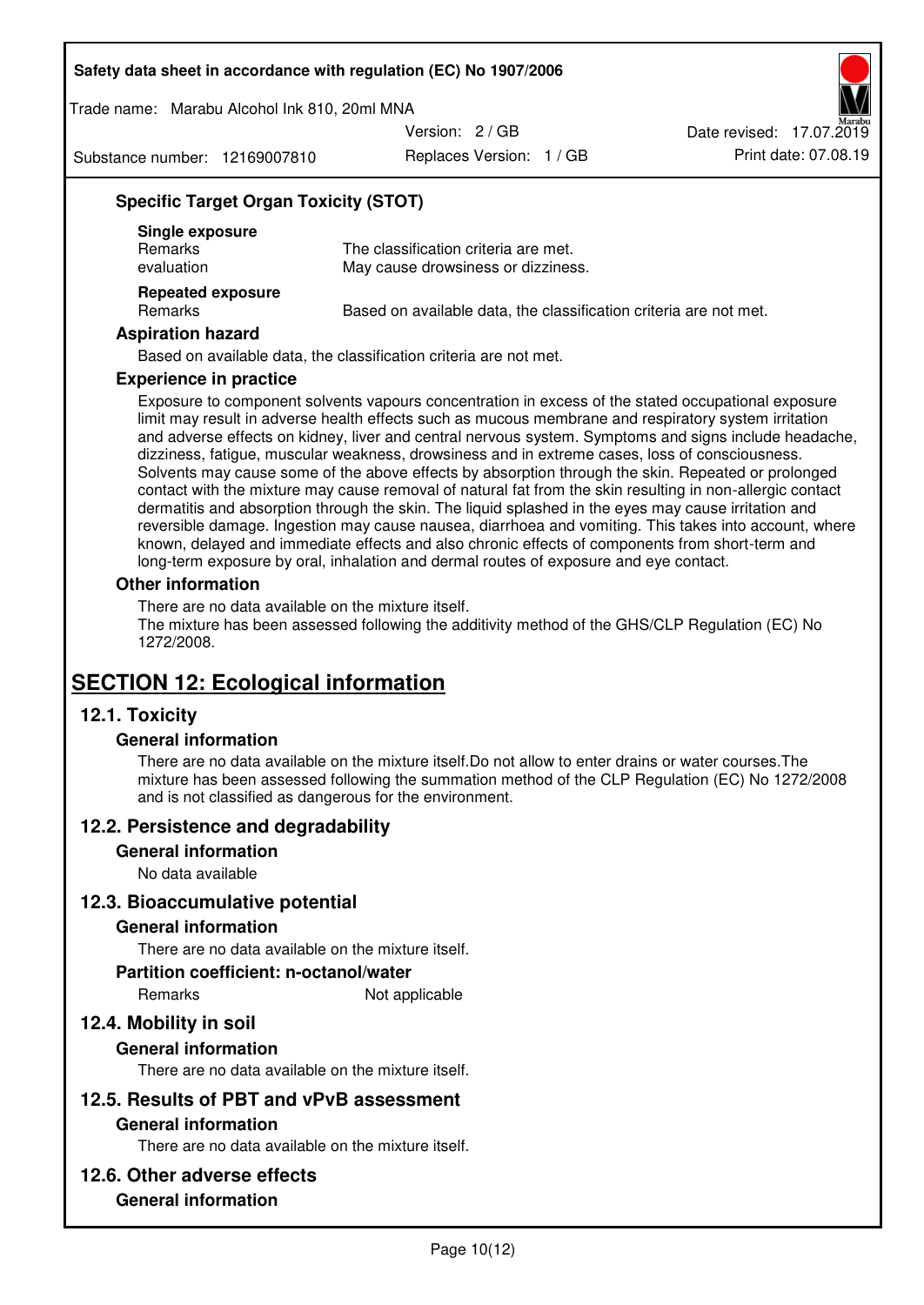Trade name: Marabu Alcohol Ink 810, 20ml MNA

Version: 2 / GB

Substance number: 12169007810

Replaces Version: 1 / GB Print date: 07.08.19 Date revised: 17.07.2019

There are no data available on the mixture itself.

# **SECTION 13: Disposal considerations**

## **13.1. Waste treatment methods**

## **Disposal recommendations for the product**

Do not allow to enter drains or water courses.

Wastes and emptied containers should be classified in accordance with relevant national regulation. The European Waste Catalogue classification of this product, when disposed of as waste is EWC waste code  $08\,03\,12^*$  waste ink containing dangerous substances If this product is mixed with other wastes, the original waste product code may no longer apply and the appropriate code should be assigned.

For further information contact your local waste authority.

## **Disposal recommendations for packaging**

Using information provided in this safety data sheet, advice should be obtained from the relevant waste authority on the classification of empty containers. Empty containers must be scrapped or reconditioned.

Not emptied containers are hazardous waste (waste code number 150110).

## **SECTION 14: Transport information**

## **Land transport ADR/RID**

| 14.1. UN number<br><b>UN 1263</b>                                                                                                                                                                                                            |                   |
|----------------------------------------------------------------------------------------------------------------------------------------------------------------------------------------------------------------------------------------------|-------------------|
| 14.2. UN proper shipping name                                                                                                                                                                                                                |                   |
| <b>PAINT</b>                                                                                                                                                                                                                                 |                   |
| 14.3. Transport hazard class(es)                                                                                                                                                                                                             |                   |
| Class                                                                                                                                                                                                                                        | ვ<br>ვ            |
| Label                                                                                                                                                                                                                                        |                   |
| 14.4. Packing group                                                                                                                                                                                                                          |                   |
| Packing group                                                                                                                                                                                                                                | Ш                 |
| Special provision                                                                                                                                                                                                                            | 640D              |
| <b>Limited Quantity</b>                                                                                                                                                                                                                      | 5 <sub>1</sub>    |
| Transport category                                                                                                                                                                                                                           | 3                 |
| 14.5. Environmental hazards                                                                                                                                                                                                                  |                   |
| Tunnel restriction code                                                                                                                                                                                                                      | D/E               |
| <b>Marine transport IMDG/GGVSee</b><br>14.1. UN number<br>UN 1263<br>14.2. UN proper shipping name<br><b>PAINT</b><br>14.3. Transport hazard class(es)<br>Class<br>14.4. Packing group<br>Packing group<br>14.5. Environmental hazards<br>no | 3<br>$\mathbf{I}$ |
| Air transport ICAO/IATA<br>14.1. UN number<br>UN 1263<br>14.2. UN proper shipping name<br><b>PAINT</b>                                                                                                                                       |                   |
| 14.3. Transport hazard class(es)<br>Class                                                                                                                                                                                                    | 3                 |